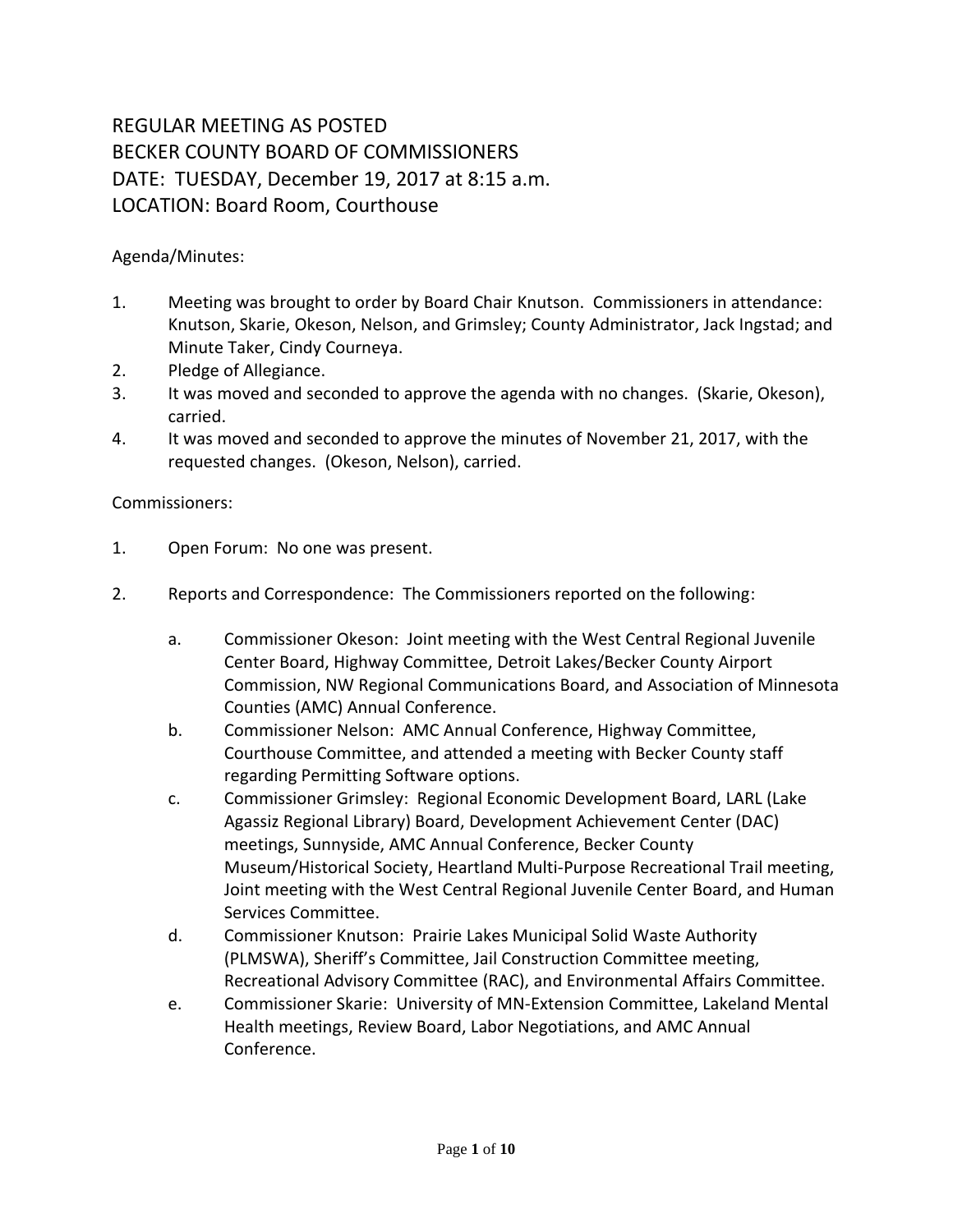- 3. Appointments: It was moved and seconded to reappoint Barbara Hansen and Gene Olson to the Cormorant Lakes Watershed District Board of Managers for another threeyear term each, effective January 1, 2018. (Nelson, Skarie), carried.
- 4. It was moved and seconded to approve any of the commissioner's attendance at the Clay County Joint Powers  $49<sup>th</sup>$  Annual Intergovernmental Retreat, to be held on Friday, January 26, 2018 (8:30 a.m. – 3:00 p.m.), at the Courtyard by Marriott, Moorhead, MN, with per diem and mileage reimbursement, as approved. (Skarie, Okeson), carried.
- 5. It was moved and seconded to approve Resolution 12-17-1A, establishing the 2018 Becker County Board of Commissioner's meeting calendar, as presented. (Nelson, Okeson), carried.
- 6. It was moved and seconded to approve Resolution 12-17-1B, as presented, to establish the Becker County Board of Commissioner's annual salary for 2018 at \$23,417.16 plus an additional 2% COLA increase, for a total amount of \$23,885.50; and for the Board Chair to be compensated at \$1,200 more than the above stated total salary, effective January 1, 2018; and the per diem for meeting attendance, other than regular Commission meetings be at \$60 per meeting, with meetings over 4 hours at \$85. (Nelson, Skarie), carried.
- 7. It was moved and seconded to approve Resolution 12-17-1C, to approve the 2018 salaries for the elected officials as follows: Auditor-Treasurer, Mary Hendrickson, at \$84,897; County Recorder, Patty Swenson, at \$70,581; Sheriff Todd Glander, at \$98,078; and County Attorney, Tammy Merkins, at \$109,242. (Okeson, Skarie), carried.
- 8. It was moved and seconded to approve Resolution 12-17 -1D, establishing the 2018 Final Budget for Becker County, with total expenditures at \$75,146,284 and the general tax levy at \$20,587,490, an increase of 3.5% overall, and with the EDA Tax Levy at \$120,000, and including Exhibit "A" showing additional budgetary assumptions and administrative controls, Exhibit B, the position allocation list, and Exhibit C, the Final Budget by line item adopted by the Becker County Board of Commissioners. (Grimsley, Skarie), carried.
- 9. It was moved and seconded to approve Resolution 12-17-1E, as presented, to approve the Re-Affirmation of the Becker County Transit Sales and Use Tax for 2018, dedicated exclusively to Becker County Road and SMART Tax Projects at the rate of one-half of one percent (.5%) pursuant to M.S. 297A.993. (Okeson, Nelson), carried.
- 10. It was moved and seconded to approve Resolution 12-17-1F, adopting the Becker County Highway Department (2018-2022) Five-Year Construction Improvement Plan, as presented to the public and as attached. (Okeson, Nelson), carried.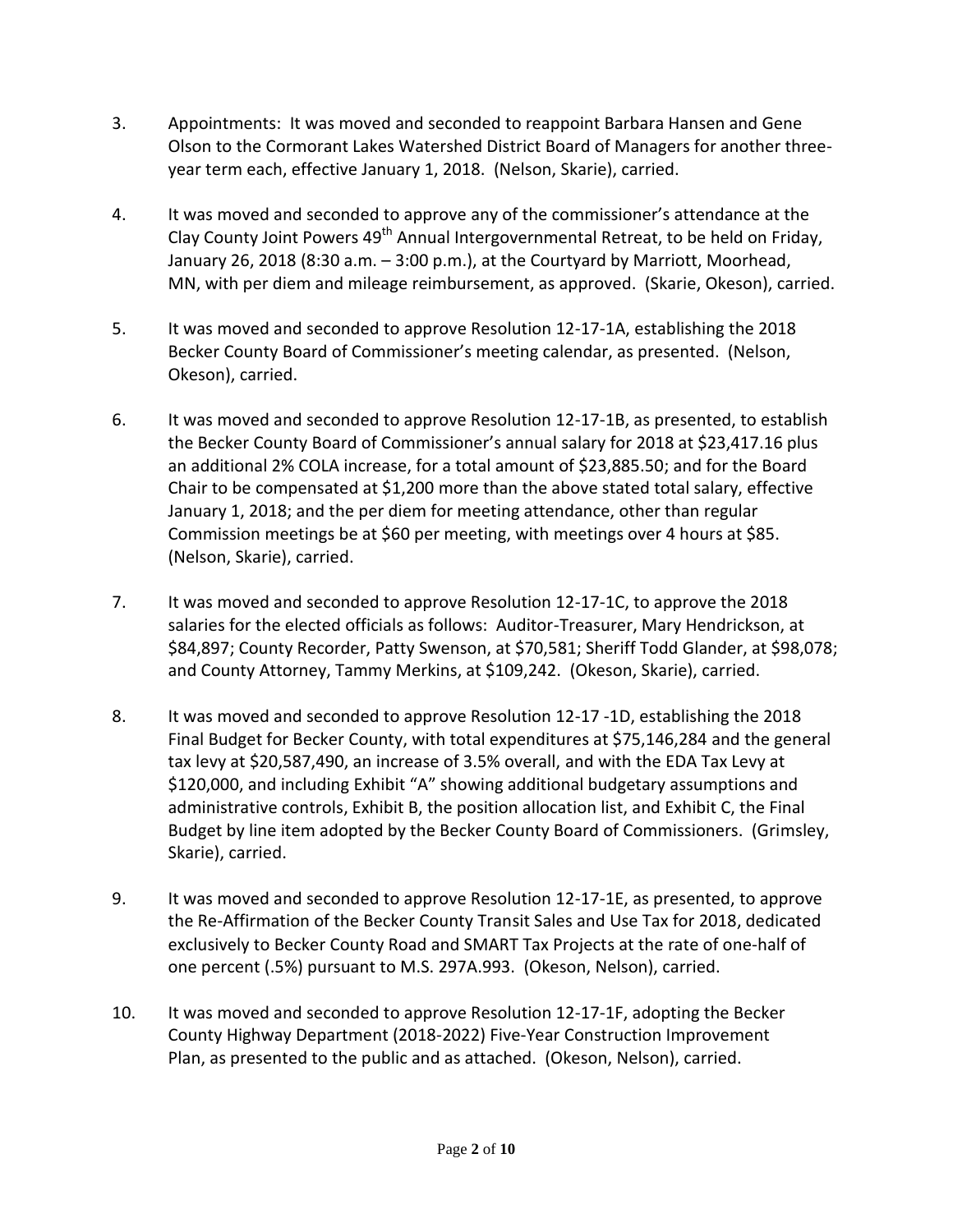- 11. It was moved and seconded to approve Resolution 12-17-1S, to authorize the termination of the prior West Central Regional Juvenile Center (WCRJC) Agreement and to adopt a new structure to ensure the economic viability and longevity of the relationship, and to execute the final agreement and continue Becker County's membership with the WCRJC Cooperative Services arrangement. (Okeson, Skarie), carried.
- 12. County Attorney, Tammy Merkins, spoke in regards to the Opioid Lawsuit, referencing the drug abuse crisis nationwide. She reported that law firms across the country are joining in a lawsuit against drug manufacturers, for the abuse of prescription medications, and are seeking reimbursement or retribution for what the counties and cities have incurred to fight the epidemic. It was noted that it will take a considerable amount of staff time to litigate if the County joins in the lawsuit. It was recommended that at some point, County Attorney, Tammy Merkins, return to the board with a recommendation and for continued discussion on how to proceed.

Finance Committee Minutes: Mary Hendrickson presented:

- 1. It was moved and seconded to approve the Regular Claims, Auditor Warrants, and Over 90-Day Claims, as presented:
	- a. Auditor Warrants (Tuesday Bills):
		- i.  $11/21/2017$  in the amount of  $\frac{1}{5}$  365,803.69
		- ii.  $11/28/2017$  in the amount of \$7,020,624.04
		- iii.  $12/05/2017$  in the amount of  $\frac{2}{5}$  23,695.68
		- iv. 12/06/2017 in the amount of \$278,839.14
		- v. 12/08/2017 in the amount of \$ 2,280.00
		- vi. 12/12/2017 in the amount of  $\frac{6}{5}$  85,632.05
		- for a total amount of  $\qquad \qquad$  \$ 7,776,874.60
	- b. Over 90-Days:
		- i. BC Environmental in the amount of \$26.00 (invoice was lost);
		- ii. Essentia Health: Two (2) invoices in the amount of \$2,111.32 (delay due to MA process – bills received 12/04/2017).

(Skarie, Okeson), carried.

- 2. It was moved and seconded to approve the request by County Recorder, Patty Swenson, to hire US Records Midwest, LLC, to Restore 4 Tract Index Books for preservation, at a cost of \$2,968.00. (Nelson, Skarie), carried.
- 3. It was moved and seconded to approve the request by IT Director, Stacie White, for a three (3)-day VMware Training for staff, at a cost of \$2,995.00. (Okeson, Nelson), carried.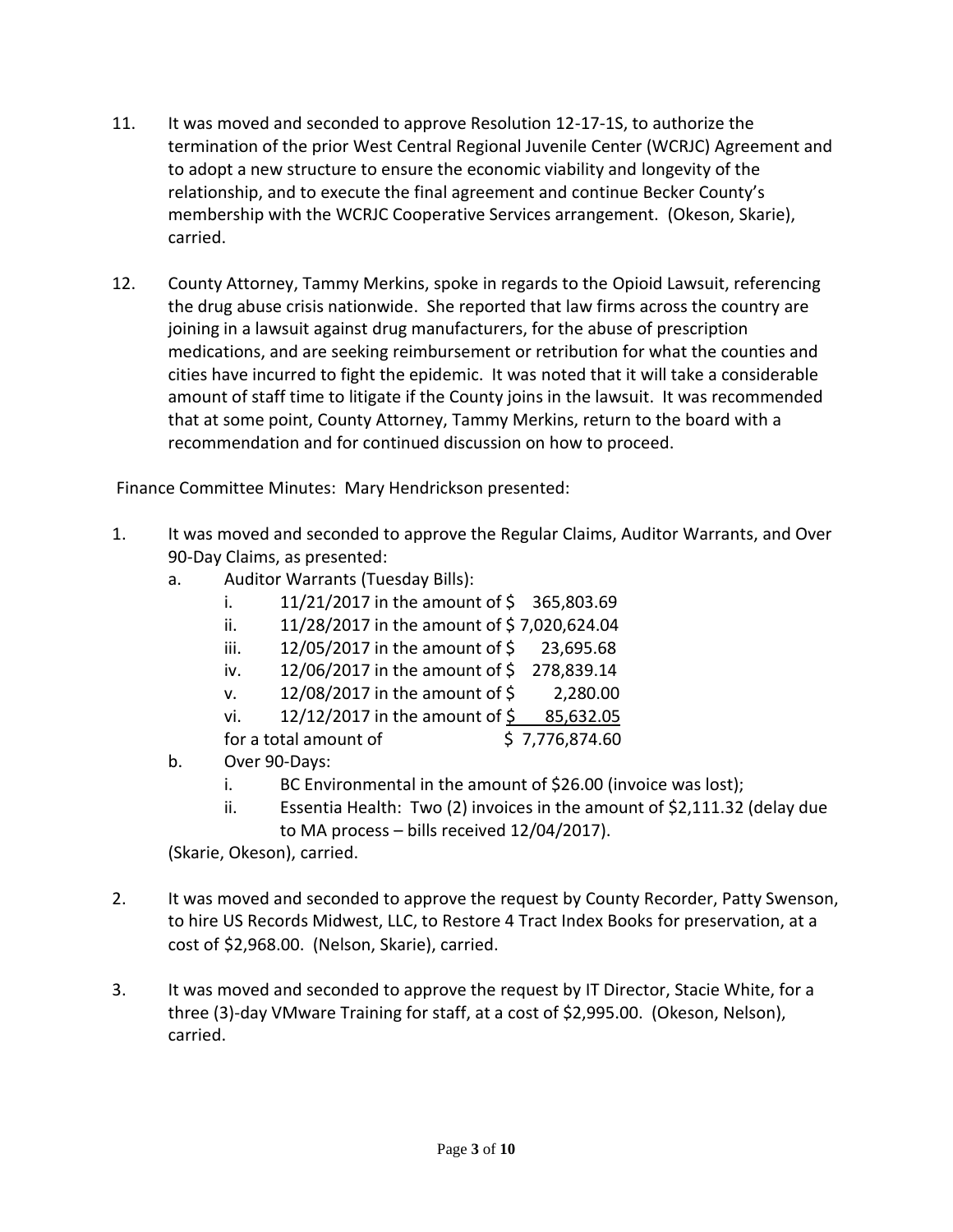Auditor-Treasurer: Mary Hendrickson presented:

- 1. Licenses & Permits: There were none.
- 2. It was moved and seconded to accept the October 2017 Cash Comparison and Investment Summary, as presented. (Okeson, Skarie), carried.
- 3. It was moved and seconded to approve Resolution 12-17-1G, to establish the categories for GASB 54 Fund Balance Commitments and estimated amounts as follows: New Jail, Airport, Highway Building in the amount of \$10,000,000 (Highway) and Recycling Facility Equipment in the amount of \$1,150,000 (Environmental Services), with amounts to be analyzed after year-end activities are completed and final amounts brought back to the Board for approval, with it noted that these committed funds cannot be used for any other purpose, unless the commitment is rescinded by Resolution of the Board. (Grimsley, Okeson), carried.
- 4. It was moved and seconded to approve the Audit Contract with CliftonLarsonAllen, LLP, Alexandria, MN, as presented, for services to complete Becker County's 2017 Audit, at the low quote of \$38,250.00. (Skarie, Nelson), carried. It was noted that a Request for Qualifications (RFQ) was utilized.
- 5. A motion was made by Commissioner Grimsley to approve the request submitted by Randy Burnside for an abatement of a tax penalty in the amount of \$86.00 for Parcel #49.1682.041, for tax year 2017. Motion died for lack of a second.

A draft tax policy is being reviewed referencing tax penalty abatements.

Assessor: Steve Carlson presented:

- 1. It was moved and seconded to approve the following abatements:
	- a. PIN #: 32.8005.201 in Sugar Bush Township in the amount of \$126.00, due to camper was removed.
	- b. PIN #: 32.9037.000 in Sugar Bush Township in the amount of \$2.00, due to cancelled DNR Lease.
	- c. PIN #: 49.0051.503 in the City of Detroit Lakes in the amount of \$6,454.00 for 2016 and \$6,502.00 for 2017, due to K-Mart Tax Court (2016 and 2017). with a total for abatements at \$13,084.00. (Grimsley, Nelson), carried.
- 2. It was moved and seconded to approve Resolution 12-17-1L, to modify and retitle the Property Tax Specialist and the Property Tax Specialist/Receptionist position and to fill the vacant position, due to a resignation, with either an Assessment Technician I or II position, based on the qualifications of the applicants. (Nelson, Skarie), carried.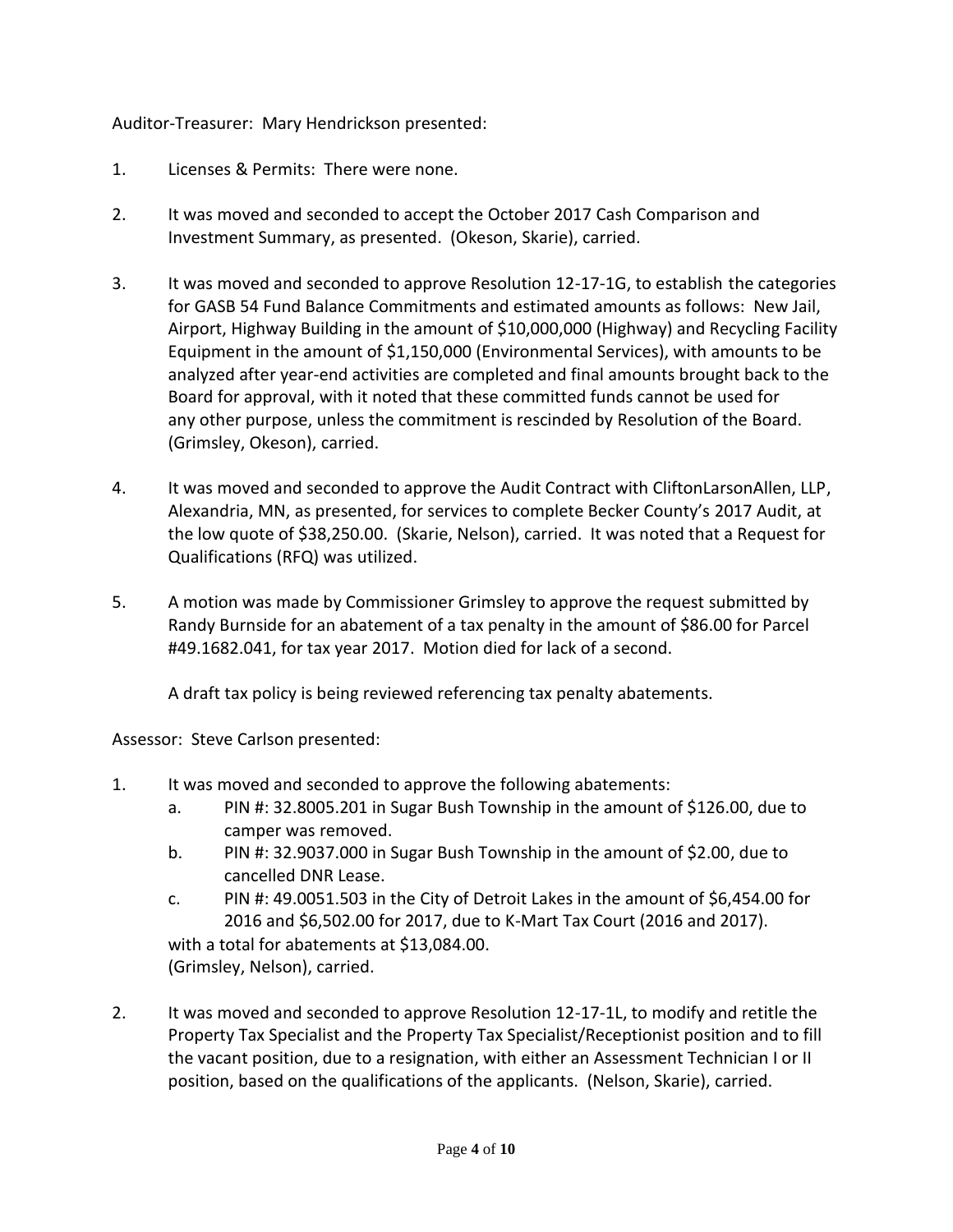Sheriff: Todd Glander presented:

- 1. It was moved and seconded to approve Resolution 12-17-1J, to authorize the renewal of the State of MN 2018-2019 Snowmobile Safety Enforcement Grant, with Becker County to receive \$6,737.00 per Fiscal Year, and to authorize the County Sheriff to execute said agreement and for the Board Chair and Sheriff to sign the agreement. (Okeson, Skarie), carried.
- 2. It was moved and seconded to approve Resolution 12-17-1K, for Becker County to enter into the State of MN Safe and Secure Courthouse Initiative Grant Agreement, with the State to pay for 50% of the services performed by the Grantee, in an amount not to exceed \$45,623.00 and for Becker County to provide a 50% match from the Recorder's fund, effective December 15, 2017, or when all signatures are fully executed, whichever occurs later, through December 31, 2018; and to authorize the County Sheriff and the Board Chair to sign said agreement. (Nelson, Okeson), carried.
- 3. It was moved and seconded to accept the low quote from MidStates Wireless in the amount of \$15,039.00, to relocate tower equipment in Holmesville Township, which includes both the existing fire repeater and the Highway antenna relocation to Holmesville Tower. (Okeson, Nelson), carried.
- 4. It was moved and seconded to approve the purchase of STS equipment, to accept the low quote from Swanson's Repair, Detroit Lakes, MN to replace a Pole saw at a cost of \$603.00 and a new Brushcutter at a cost of \$392.91. (Skarie, Grimsley), carried.
- 5. It was moved and seconded to accept the low quotes for the purchase of one (1) Transport Van, a 2018 Ford T350 from Webber Ford, Detroit Lakes, at a cost of \$29,627.00; one (1) Havis Prisoner Transport Insert including labor and the Watchguard Camera System including installation from Code 4 Services, LLC, Pelican Rapids, at a cost of \$23,451.54, for a total combined cost of \$53,058.54. (Grimsley, Okeson), carried.
- 6. It was moved and seconded to accept the low quote for the purchase of riot and crowd control protective gear from Streicher's, Minneapolis, at a cost of \$10,135.16. (Okeson, Skarie), carried.
- 7. It was moved and seconded to approve Resolution 12-17-1Q, to create and hire three (3) full-time Correctional Officer positions for the jail, to help offset current staffing to replace the Jail Transition Team, and if filling these positions creates a part-time Correctional Officer vacancy, to then fill that vacancy as well.(Okeson, Nelson), carried.

Human Services: Denise Warren presented:

1. It was moved and seconded to approve Resolution 12-17-1I, to hire one (1) full-time Financial Eligibility Specialist position in the Financial Support Unit, due to a retirement,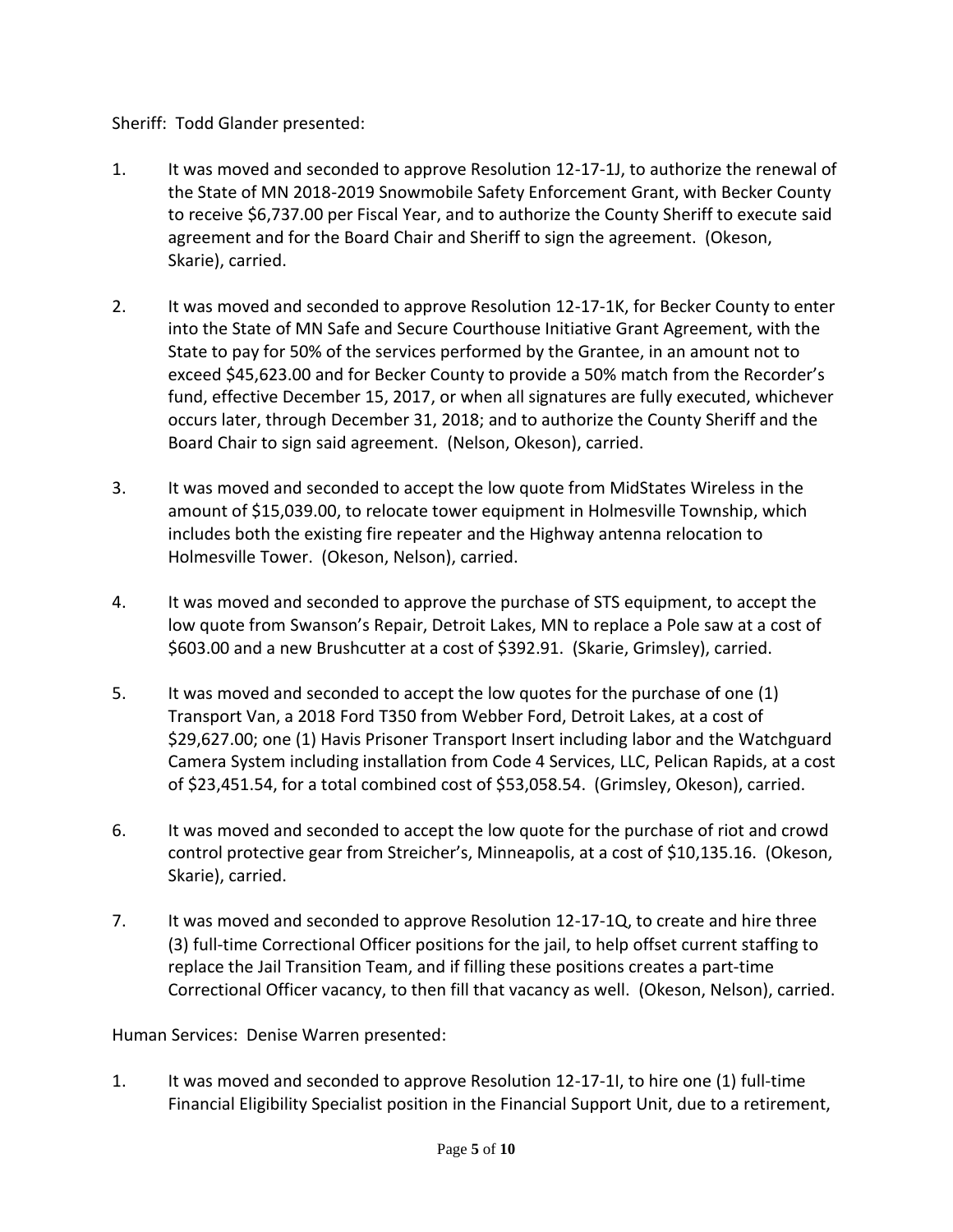and if filling that position creates another vacancy, to fill that position as well. (Skarie, Grimsley), carried.

- 2. It was moved and seconded to approve the following contracts (A-Z), as presented:
	- a. Enchanting Events (Willow Tree Stabilization Site increase)
	- b. Lakeland Mental Health Center
	- c. Lakes Counseling Center (Rule 25 Chemical Dependency Use Assessments)
	- d. Otter Tail County (new contract to provide 12 hour per/month of Regional Behavioral Health Emergency Preparedness Coordination)
	- e. Solutions Behavioral Health
	- f. Stellher Human Services (Crisis Stabilization)
	- g. White Earth (CTSS, Respite, Crisis Coordination and Mobile Crisis Teams)
	- h. Lutheran Social Services (Adult Services)
	- i. Becker County DAC (Training for Persons with Disabilities)
	- j. Sjostrom Homes (Management of Becker County Sheltered Workshop)
	- k. Family Resource Center Self
	- l. Family Resource Center Relative Search
	- m. Family Resource Center FGDM
	- n. Lakes Crisis Center Positive Connections and Parent Support Outreach
	- o. Lutheran Social Services (Counseling)
	- p. Mahube Community Council (PSOP Services Parent Support Outreach)
	- q. The Village Family Services (Home-Based Crisis Intervention Services)
	- r. Someplace Safe (Supervised Visitation and Exchange Services for Parents and Children in Perham and Fergus Falls)
	- s. Rural MN CEP (Employment Services)
	- t. Lakes & Prairies (Administration of All Child Care Administration Programs)
	- u. Kevin Niemann (Process Service for Child Support)
	- v. Robert Strand (Process Service for Child Support)
	- w. Father's Resource Program
	- x. IV-D Agreement including: Becker Co. Attorney and Becker Co. Sheriff (Child Support Enforcement)
	- y. Generations, Inc. (Mental Health Consultative Services for Children)
	- z. Clay County Electronic Data Management System (EDMS) (New Contract to Host Environment for Caseworks Software)

(Grimsley, Skarie), carried.

- 3. It was moved and seconded to approve the Addendums to the Purchase of Service Agreements between Becker County and the following:
	- a. Lutheran Social Services for additional Guardianship and Conservatorship Services, effective January 1, 2017 to December 31, 2017, at a cost not to exceed \$8,000 for a contract total of \$24,000; and
	- b. Kevin Niemann for additional Process Services, effective January 1, 2017 to December 31, 2017, at a cost not to exceed \$1,500 for a contract total of \$5,000. (Skarie, Grimsley), carried.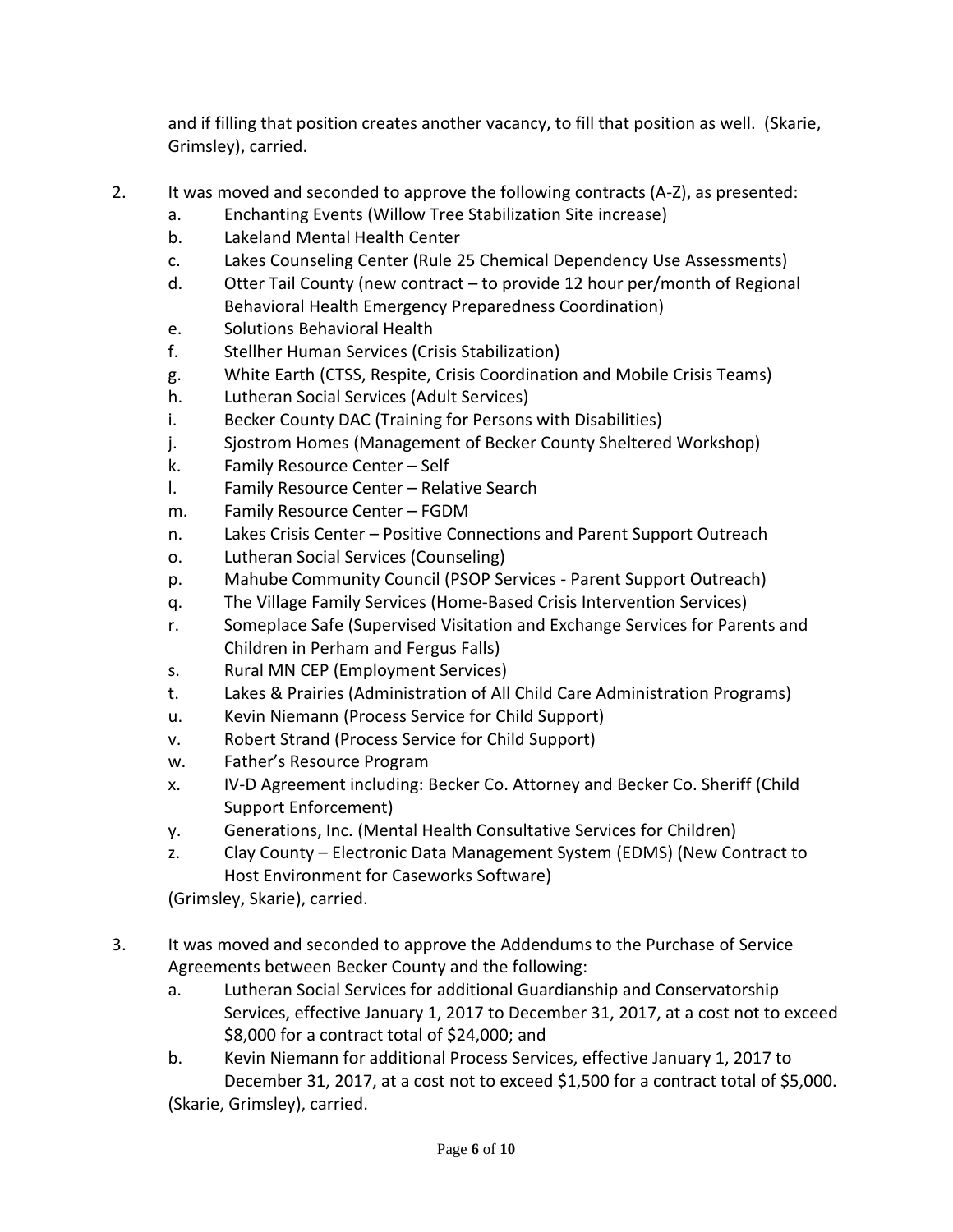- 4. It was moved and seconded to approve the Becker County Funeral Policy (Disposition Policy and Procedure, and Funeral Allowances), as presented, effective January 1, 2018. (Skarie, Grimsley), carried.
- 5. It was moved and seconded to approve the MN Department of Human Services Child Welfare/Juvenile Justice Screening Grant for 2018, in the amount of \$44,901.00. (Skarie, Grimsley), carried.
- 6. It was moved and seconded to approve the Human Services claims for Human Services, Community Health, and Transit, as presented. (Skarie, Grimsley), carried.

Land Use Department – Environmental Services: Steve Skoog presented:

- 1. It was moved and seconded to approve entering into the Household Hazardous Waste Joint Powers Agreement with the State of MN and the PaintCare Indemnification Agreement with MCIT Counties, as presented, effective January 1, 2018 through December 31, 2022; and for the Board Chair to sign said agreements. (Skarie, Okeson), carried.
- 2. It was moved and seconded to approve Resolution 12-17-1R, to hereby approve the list of licensed haulers, as follows and as contained in Attachment A: "2018 Commercial Solid Waste Haulers", with the provision that they must meet all of the licensing requirements of the Becker County Solid Waste Ordinance:

## **License Number/Name:**

- #1 Waste Management, Inc.
- #2 Ballard Sanitation
- #4 White Earth Sanitation
- #6 Hough, Inc.
- #7 Minnkota Recycling
- #9 Fuchs Sanitation
- #13 City Sanitation Services
- #15 Steve's Sanitation
- #16 Roll Off Red, LLC
- #17 Landmark Drainage
- #18 Detroit Lakes Disposal (new ownership 2017)
- (Skarie, Nelson), carried.
- 3. It was moved and seconded to approve Becker County's letter in support of Clay County's request for state bonding assistance to help fund a new solid waste transfer station and hazardous waste facility in Clay County, and to authorize the Becker County Board Chair to sign said letter. (Nelson, Okeson), carried.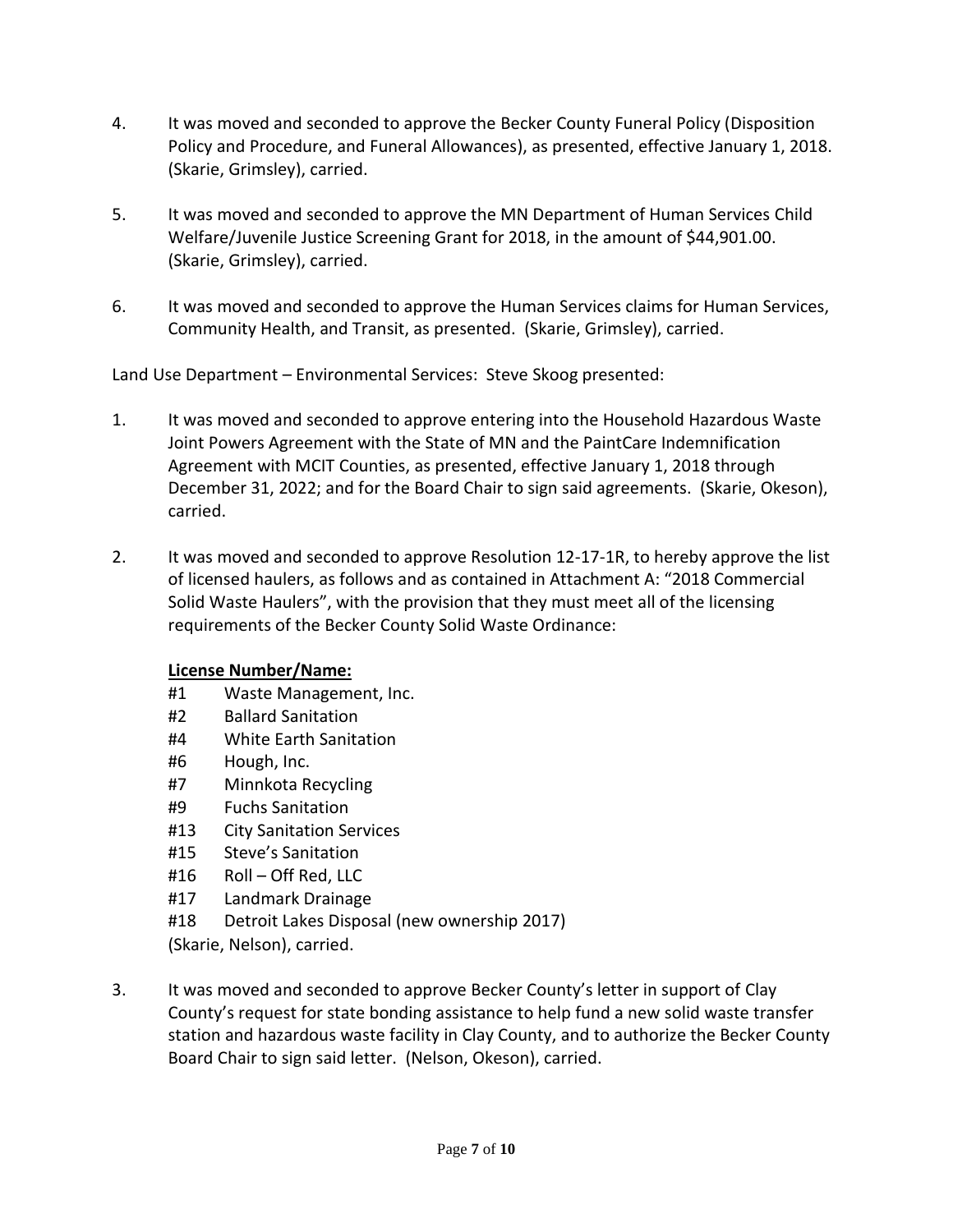Land Use Department – Parks & Recreation: Guy Fischer and Jim Olson presented:

1. It was moved and seconded to approve the development of grant applications for the Federal Recreational Trail Program and the State Local Trail Connections Program, to create a multi-use trail connection between the Highway 10 and County Road 54 Intersection and the nearby Heartland Trail underpass, with the estimated cost at approximately \$108,000. (Grimsley, Okeson), carried.

Highway: Jim Olson presented:

- 1. It was moved and seconded to approve the purchase of a 2019 Mack Tandem Plow Truck Chassis from Nuss Truck and Equipment, Roseville, MN, at a cost of \$100,350 (includes tax on chassis only and \$18,000 trade-in value of 2006 plow truck) and all applicable plow equipment (hydraulic system, box, and snow/ice equipment) from Towmaster, Litchfield, MN, at a cost of \$112,035, for a total combined cost of \$218,908 (includes Tax, Title, and License Fees of \$6,523); and to authorize the Highway Committee to review the value of the trade-in and/or recommend to keep the used vehicle for back-up, with it noted that all pricing was obtained from State Bid. (Okeson, Nelson), carried.
- 2. It was moved and seconded to approve the proposal, as presented, from Oertel Architects to complete a Highway Department/Public Works Space Study, at a cost of \$3,700, to review County land for a future public works building. (Okeson, Nelson), carried.
- 3. It was moved and seconded to approve the purchase of SmartProcure (GovSpend), a software service for equipment/materials purchasing, at a cost of \$6,000 for two users for three years. (Nelson, Okeson), carried.
- 4. It was moved and seconded to approve Resolution 12-17-1N, to accept completed Project Number SAP 003-648-004 consisting of Aggregate Base and Bituminous Surfacing of County Highway 48, contracted by Hubbard County at \$1,740,759.35, with a final cost to Becker County at \$707,738.45, and to authorize final payment to Tri-City Paving, Little Falls, MN, prepared and processed by Hubbard County. (Okeson, Nelson), carried.
- 5. It was moved and seconded to approve Resolution 12-17-1O, to hereby approve and authorize the County Highway Engineer to execute a road maintenance agreement with Clay County for routine work to be performed on Clay County Road 119 by Becker County forces and with reimbursement provided by Clay County to Becker County for said work, in accordance with the agreement language. (Okeson, Nelson), carried.
- 6. It was moved and seconded to approve Resolution 12-17-1P, to authorize and direct the Becker County Board Chair and County Administrator, on behalf of Becker County, to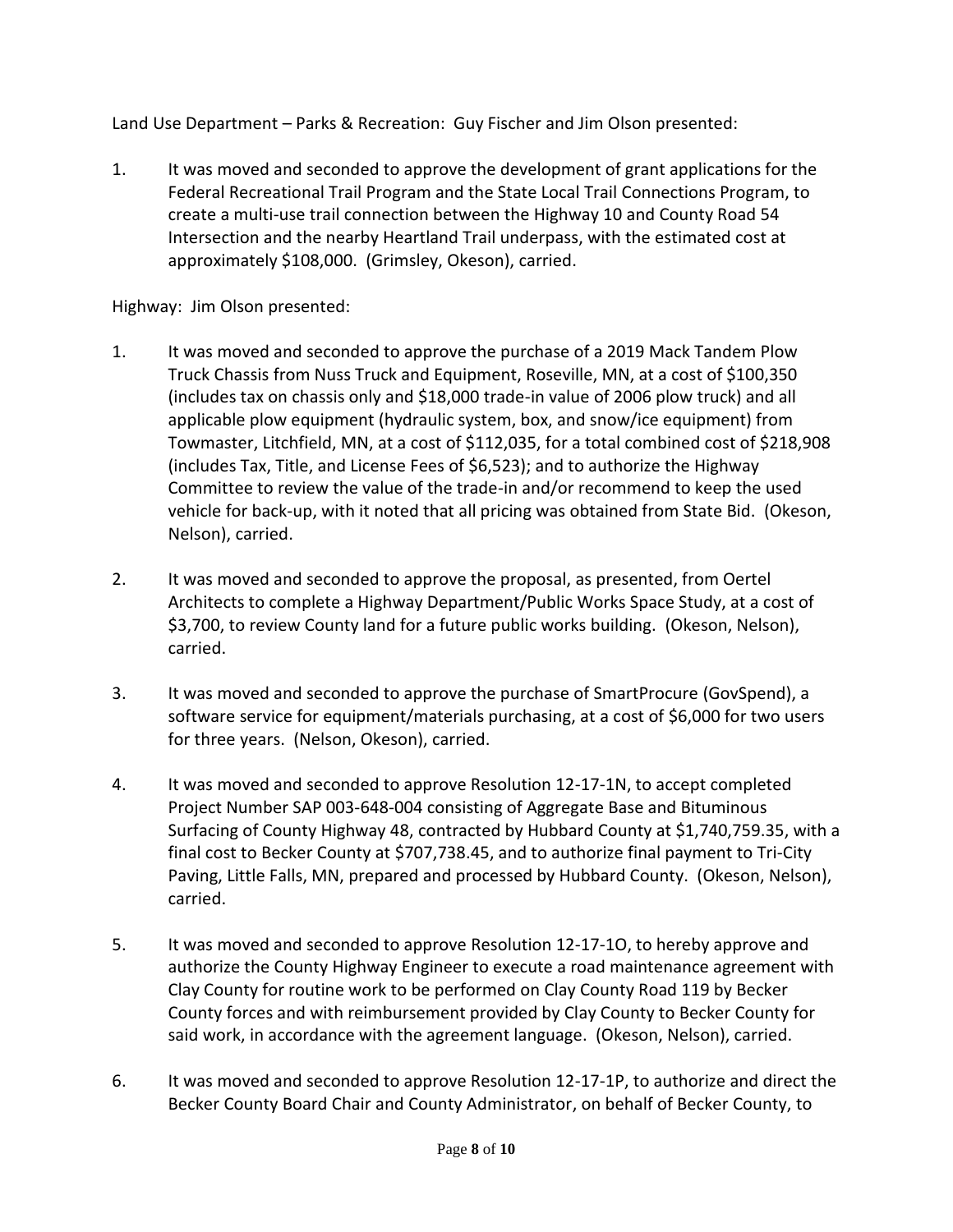execute and enter into the State of MN Agency Agreement for Federal Participation in Construction Agreement, as presented. (Skarie, Nelson), carried.

7. It was moved and seconded to approve Resolution 12-17-1H, as presented, that Becker County agrees to act as sponsoring agency for the City of Frazee's Transportation Alternatives Project (TAP), identified as 2022 MnDOT Trunk Highway 87 Complete Streets Project, and that Becker County has reviewed and approved the project as proposed; and authorizes the Becker County Highway Engineer to act as agent on behalf of Becker County. (Okeson, Nelson), carried.

Planning & Zoning: Kyle Vareberg presented:

Planning Commission Recommendations: (December 12, 2017):

1. Planning & Zoning Director, Kyle Vareberg, explained the Buffer Ordinance, as referred to in Chapter 11 of the Becker County Zoning Ordinance, noting that the ordinance is bound by state statute. He referenced the removal of the Grandfathering Clause and reduction of non-conforming fines.

It was moved and seconded to concur with the Planning Commission (December 12, 2017), to approve the amendment to the Becker County Zoning Ordinance, as written, for the Buffer Ordinance. (Nelson, Okeson), carried.

2. It was moved and seconded to concur with the Planning Commission (December 12, 2017), to approve the request submitted by Becker County for a Conditional Use Permit (CUP) for public use, for the project located at 12739 County Highway 5, Lake Park, MN, along with the stipulation to keep people off of the neighboring property and to allow the Cormorant Watershed to review the project and grant any necessary permits. (Nelson, Skarie), carried.

Planning & Zoning: Decision on Need for an EIS (Environmental Impact Study): Kyle Vareberg presented:

- 1. It was moved and seconded to adopt the "Record of Decision, Findings of Fact, and Response to Comments Regarding the Mandatory EAW Prepared for the Long Shore Resource Project", as presented. (Skarie, Okeson), carried. Commissioner Grimsley abstained.
- 2. It was moved and seconded to approve Resolution 12-17-1M, as presented, that the Board of County Commissioners hereby makes a negative Declaration on the need for an Environmental Impact Statement to be prepared for the Long Shore Resource Project, a proposed Gravel Pit development in Detroit Township, and to further declare that the project does not pose the likelihood for significant environmental effects to